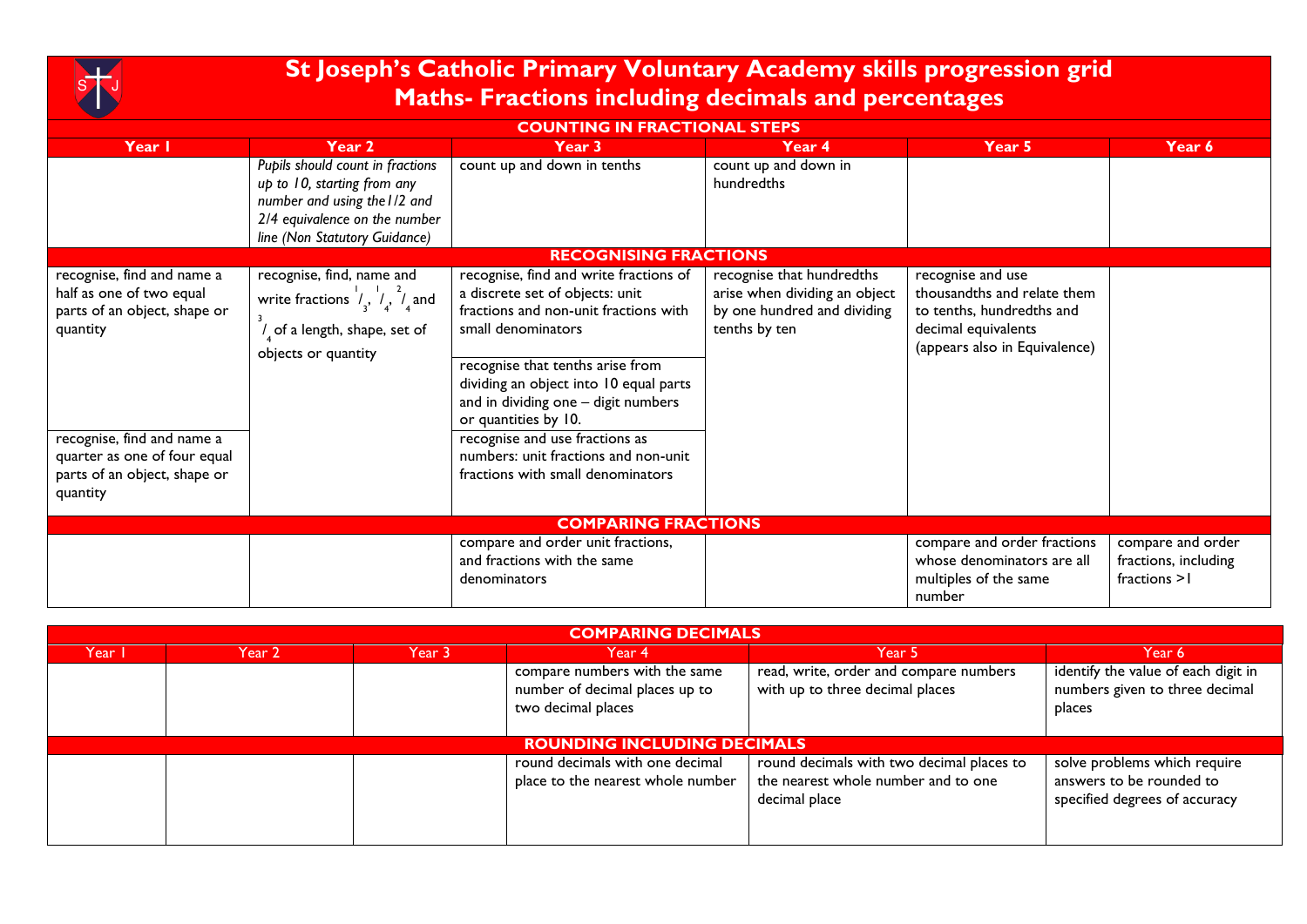| <b>EQUIVALENCE (INCLUDING FRACTIONS, DECIMALS AND PERCENTAGES)</b> |                                                                                                                              |  |                                                                                              |             |                                                                                                   |                                                                  |                                                                                                                                |                                                                                                                                                                                                                                                                                                                                      |                                                                                                                       |                                                                                                                                                 |  |
|--------------------------------------------------------------------|------------------------------------------------------------------------------------------------------------------------------|--|----------------------------------------------------------------------------------------------|-------------|---------------------------------------------------------------------------------------------------|------------------------------------------------------------------|--------------------------------------------------------------------------------------------------------------------------------|--------------------------------------------------------------------------------------------------------------------------------------------------------------------------------------------------------------------------------------------------------------------------------------------------------------------------------------|-----------------------------------------------------------------------------------------------------------------------|-------------------------------------------------------------------------------------------------------------------------------------------------|--|
|                                                                    | write simple fractions e.g.<br>$\frac{1}{2}$ of 6 = 3 and recognise<br>the equivalence of $\hat{I}_4$ and<br>$\frac{1}{2}$ . |  | recognise and show,<br>using diagrams,<br>equivalent fractions<br>with small<br>denominators |             | recognise and show, using<br>diagrams, families of common<br>equivalent fractions                 |                                                                  | identify, name and write equivalent fractions<br>of a given fraction, represented visually,<br>including tenths and hundredths |                                                                                                                                                                                                                                                                                                                                      | use common factors to simplify<br>fractions; use common multiples<br>to express fractions in the same<br>denomination |                                                                                                                                                 |  |
|                                                                    |                                                                                                                              |  |                                                                                              |             | recognise and write decimal<br>equivalents of any number of tenths<br>or hundredths               |                                                                  | (e.g. 0.71 = $\binom{71}{100}$<br>equivalents                                                                                  | read and write decimal numbers as fractions<br>recognise and use thousandths and relate<br>them to tenths, hundredths and decimal                                                                                                                                                                                                    |                                                                                                                       | associate a fraction with division<br>and calculate decimal fraction<br>equivalents (e.g. 0.375) for a<br>simple fraction (e.g. $\hat{I}_{g}$ ) |  |
|                                                                    |                                                                                                                              |  |                                                                                              |             | recognise and write decimal<br>equivalents to $\frac{1}{4}$ ; $\frac{1}{2}$ ; $\frac{3}{4}$       | understand that per cent relates to<br>100 as a decimal fraction |                                                                                                                                | recognise the per cent symbol (%) and<br>"number of parts per hundred", and write<br>percentages as a fraction with denominator                                                                                                                                                                                                      |                                                                                                                       | recall and use equivalences<br>between simple fractions, decimals<br>and percentages, including in<br>different contexts.                       |  |
|                                                                    |                                                                                                                              |  |                                                                                              |             | <b>ADDITION AND SUBTRACTION OF FRACTIONS</b>                                                      |                                                                  |                                                                                                                                |                                                                                                                                                                                                                                                                                                                                      |                                                                                                                       |                                                                                                                                                 |  |
|                                                                    | Year                                                                                                                         |  | Year 2                                                                                       |             | Year 3                                                                                            |                                                                  | Year 4                                                                                                                         | Year 5                                                                                                                                                                                                                                                                                                                               |                                                                                                                       | Year 6                                                                                                                                          |  |
|                                                                    |                                                                                                                              |  |                                                                                              | $1/7 = 6/7$ | add and subtract fractions<br>with the same denominator<br>within one whole (e.g. $\frac{3}{7}$ + | the same denominator                                             | add and subtract fractions with                                                                                                | add and subtract fractions<br>with the same denominator<br>and multiples of the same<br>number<br>recognise mixed numbers<br>and improper fractions and<br>convert from one form to<br>the other and write<br>mathematical statements > 1<br>as a mixed number (e.g. $\frac{2}{5}$ +<br>$\binom{4}{5} = \binom{6}{5} = \binom{1}{5}$ |                                                                                                                       | add and subtract fractions<br>with different denominators<br>and mixed numbers, using<br>the<br>concept of equivalent<br>fractions              |  |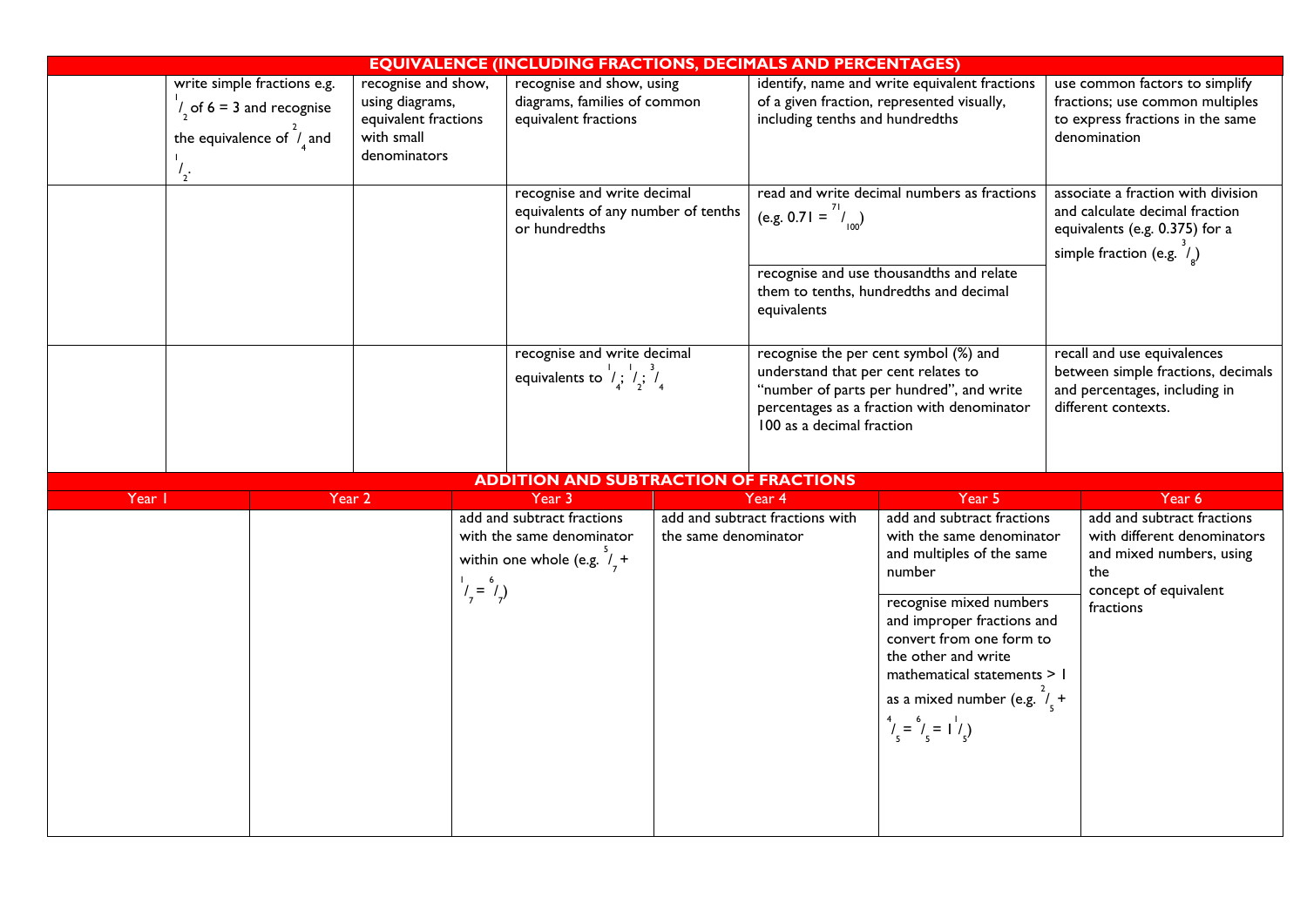| <b>MULTIPLICATION AND DIVISION OF FRACTIONS</b> |        |        |                                                                                                                                                                    |                                                                                                            |                                                                                                                                                                                 |  |
|-------------------------------------------------|--------|--------|--------------------------------------------------------------------------------------------------------------------------------------------------------------------|------------------------------------------------------------------------------------------------------------|---------------------------------------------------------------------------------------------------------------------------------------------------------------------------------|--|
|                                                 |        |        |                                                                                                                                                                    | multiply proper fractions and<br>mixed numbers by whole<br>numbers, supported by<br>materials and diagrams | multiply simple pairs of<br>proper fractions, writing the<br>answer in its simplest form<br>(e.g. $\frac{1}{4} \times \frac{1}{2} = \frac{1}{8}$ )                              |  |
|                                                 |        |        |                                                                                                                                                                    |                                                                                                            | multiply one-digit numbers<br>with up to two decimal<br>places by whole numbers                                                                                                 |  |
|                                                 |        |        |                                                                                                                                                                    |                                                                                                            | divide proper fractions by<br>whole numbers (e.g. $\frac{1}{3} \div 2 =$                                                                                                        |  |
|                                                 |        |        |                                                                                                                                                                    |                                                                                                            | $\left(\frac{1}{6}\right)$                                                                                                                                                      |  |
|                                                 |        |        | <b>MULTIPLICATION AND DIVISION OF DECIMALS</b>                                                                                                                     |                                                                                                            |                                                                                                                                                                                 |  |
| Year I                                          | Year 2 | Year 3 | Year 4                                                                                                                                                             | Year 5                                                                                                     | Year 6                                                                                                                                                                          |  |
|                                                 |        |        |                                                                                                                                                                    |                                                                                                            | multiply one-digit numbers<br>with up to two decimal<br>places by whole numbers                                                                                                 |  |
|                                                 |        |        | find the effect of dividing a one-<br>or two-digit number by 10 and<br>100, identifying the value of the<br>digits in the answer as ones,<br>tenths and hundredths |                                                                                                            | multiply and divide numbers<br>by 10, 100 and 1000 where<br>the answers are up to three<br>decimal places                                                                       |  |
|                                                 |        |        |                                                                                                                                                                    |                                                                                                            | identify the value of each<br>digit to three decimal places<br>and multiply and divide<br>numbers by 10, 100<br>and 1000 where the answers<br>are up to three decimal<br>places |  |
|                                                 |        |        |                                                                                                                                                                    |                                                                                                            | associate a fraction with<br>division and calculate decimal<br>fraction equivalents (e.g.<br>0.375) for a simple fraction<br>(e.g. $\frac{3}{8}$ )                              |  |
|                                                 |        |        |                                                                                                                                                                    |                                                                                                            | use written division methods<br>in cases where the answer<br>has up to two decimal places                                                                                       |  |